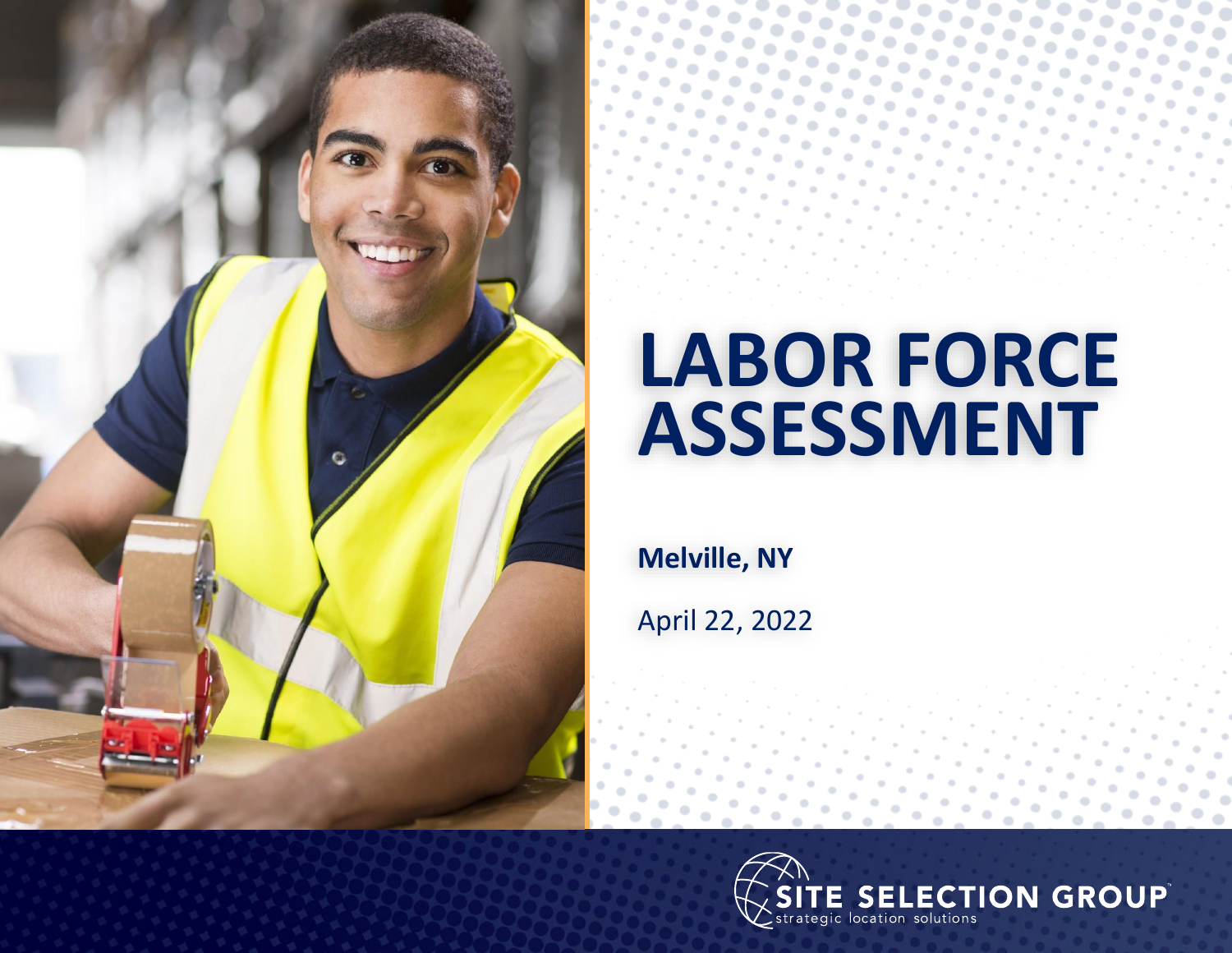# **LABOR FORCE SUMMARY**

This labor force assessment identified and analyzed the labor shed (that is, the geographic area from which a company could reasonably hire workers from) for 235 Pinelawn Road, Melville, NY. The four key criteria analyzed included Labor Supply, Labor Demand, Labor Costs, and Organized Labor.

**Based on the results, Site Selection Group believes the distribution labor force accessible to Melville to be favorable overall, and no major deficiencies were uncovered.** 

|                                  | <b>POSITIVE ATTRIBUTES</b>                                                                                                                                                                             | <b>NEGATIVE ATTRIBUTES</b>                                                                                                                                                                          | <b>KEY TAKEAWAYS</b>                                                                                                                                                                                       |  |
|----------------------------------|--------------------------------------------------------------------------------------------------------------------------------------------------------------------------------------------------------|-----------------------------------------------------------------------------------------------------------------------------------------------------------------------------------------------------|------------------------------------------------------------------------------------------------------------------------------------------------------------------------------------------------------------|--|
| <b>LABOR</b><br><b>SUPPLY</b>    | $\checkmark$ Access to a labor force of over<br>1,000,000.<br>$\checkmark$ There is a favorable supply of<br>supplemental (retail and food service<br>workers) who can be trained for<br>distribution. | Demographic data is mixed. Some<br>metrics (age, income) are less<br>favorable.<br>Occupational supply for warehousing<br>workers is less favorable.                                                | Current data shows a large available<br>labor force that is relatively well<br>aligned for distribution.                                                                                                   |  |
| <b>LABOR</b><br><b>DEMAND</b>    | Job posting and industry growth data<br>$\checkmark$<br>indicate lower demand in this labor<br>shed.                                                                                                   | While this labor shed looks favorable<br>for demand using these metrics, the<br>distribution market is growing<br>rapidly around the U.S. so there<br>could still be some competitive<br>pressures. | Based on these labor demand<br>metrics, there appears to be<br>relatively low demand in this labor<br>shed.                                                                                                |  |
| <b>LABOR</b><br><b>COST</b>      | $\checkmark$ Cost of living is lower in this labor<br>shed compared to the metro.                                                                                                                      | Warehousing and forklift wages are<br>elevated.<br>Cost of living in this labor shed is<br>above the national average.                                                                              | While wage rates for warehouse and<br>forklift drivers are elevated in this<br>region, the cost of living is lower in<br>this labor shed compared to the<br>metro.                                         |  |
| <b>ORGANIZED</b><br><b>LABOR</b> | $\checkmark$ There have been fewer union filings<br>in this labor shed, compared to the<br>metro area.                                                                                                 | There is a union presence in this area<br>$\equiv$<br>as seen by the moderate<br>unionization rate and count of filings.                                                                            | Despite the moderate unionization<br>rate, the count of filings is lower in<br>the labor shed compared to the<br>metro area.<br>There tends to be some organized<br>labor risk in this region, in general. |  |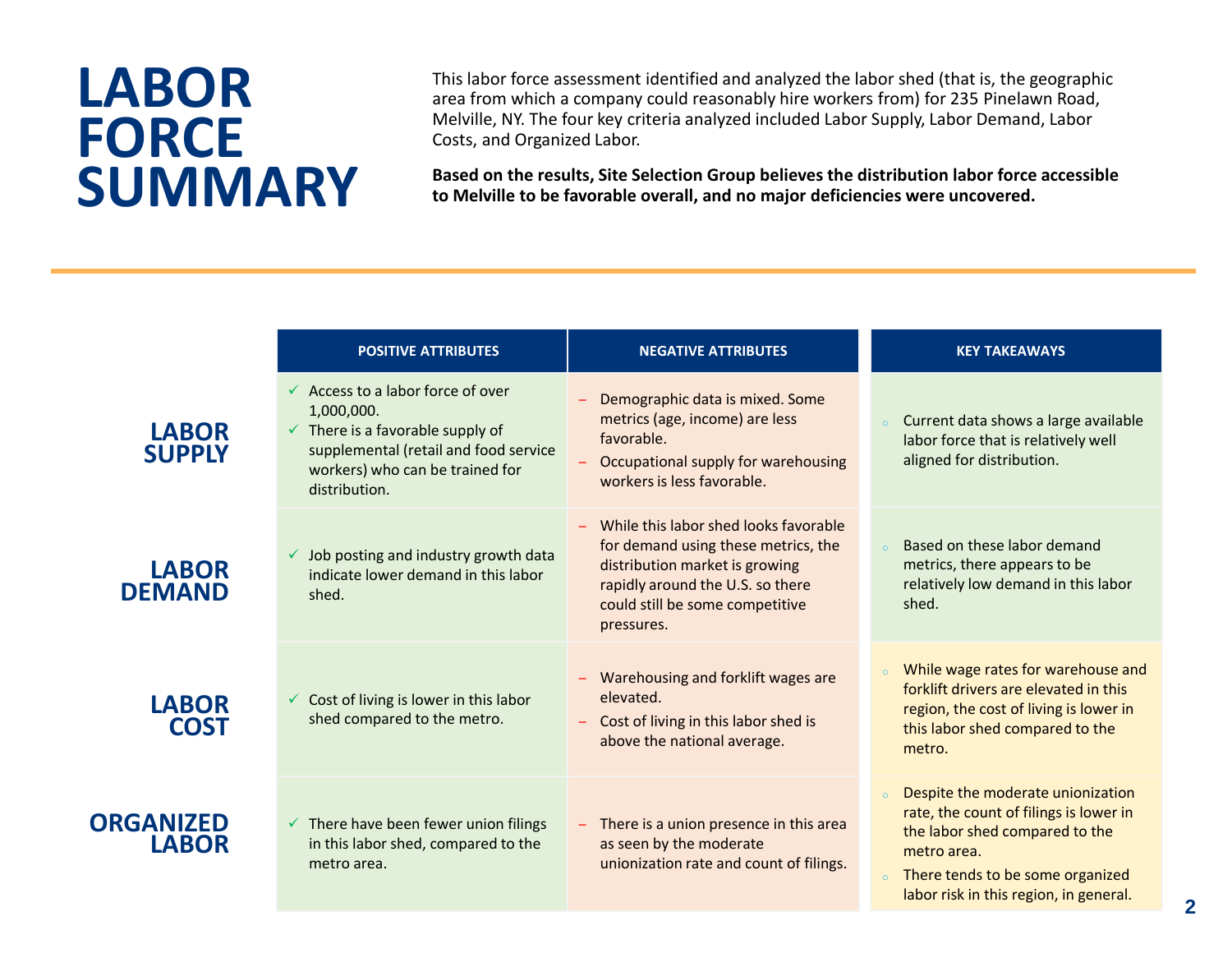### **COMMUTE & LABORSHED ANALYSIS**

The map below shows warehouse and distribution occupation concentration by home ZIP code. Darker blue ZIP codes represent a higher percentage of the resident labor force working in the distribution occupation cluster.



% Target Resident Workforce  $\longrightarrow$  The accurate laborshed around Melville is 35 minutes. There are 327 warehouse **laborers that travel into the tighter 20-minute radius around the area** from outside the area, indicating that workers will commute for jobs in this area.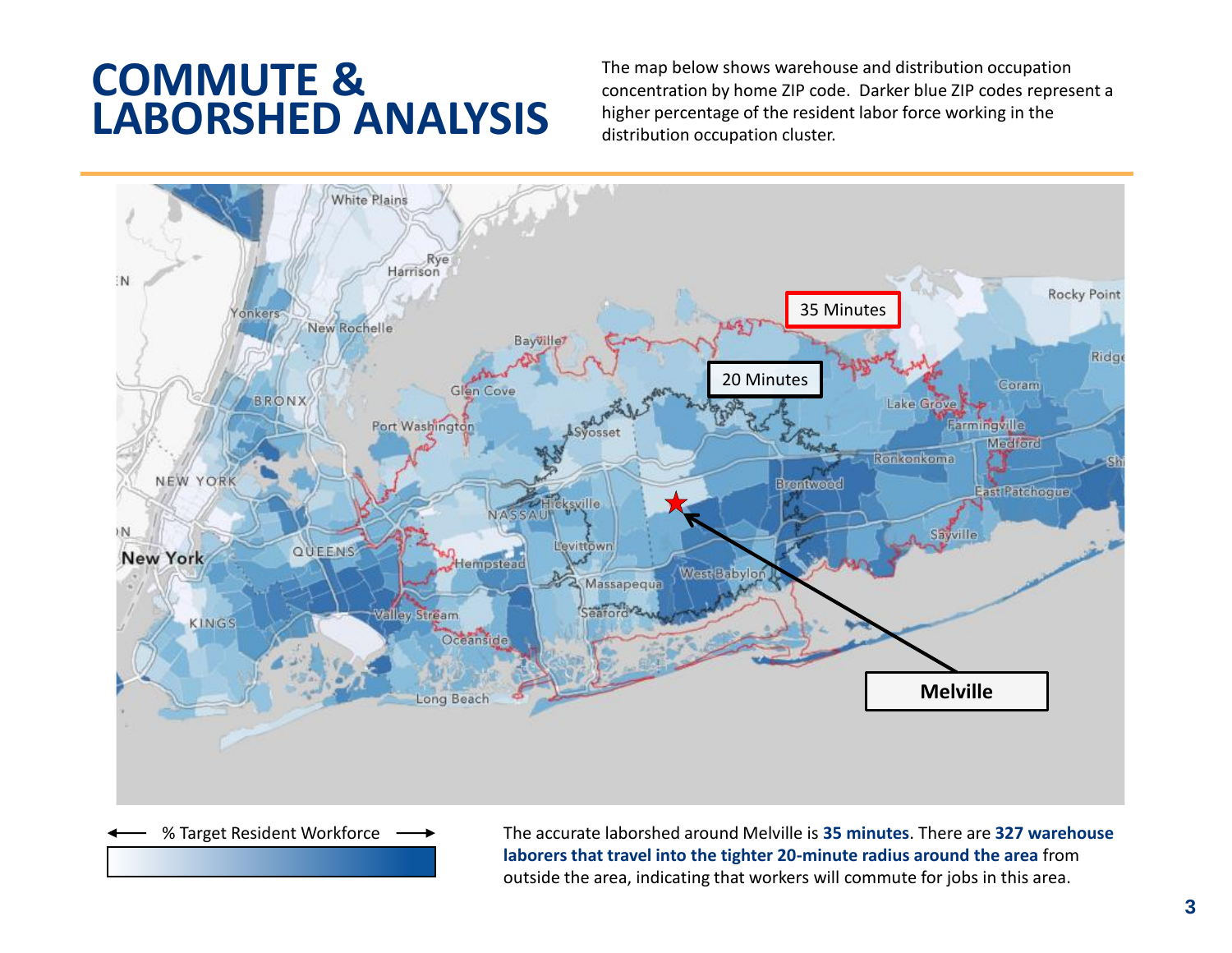### **KEY LABOR FORCE CHARACTERISTICS**

Melville, NY



#### **Key Labor Supply Takeaways**

- *Access to labor force of over 1,000,000 with slightly higher participation rate in immediate area than the broad metro area.*
- *Target demographic data is mixed. Education demographics are more favorable in the labor shed than metro, while age and income are less favorable.*
- *While the concentration of warehouse workers is below the national average and metro area, concentration of the supplemental labor force (retail and food service workers who can be trained) is more favorable.*

#### **LABOR SCALABILITY**



#### **TARGET DEMOGRAPHICS**

| <b>Age Demographics</b><br>$(% 18-44 \text{ yrs.})$ | 32.3% | 14.8%<br>32.3%<br>36.3%<br>U.S. Low    | 58.4%<br>U.S. High |
|-----------------------------------------------------|-------|----------------------------------------|--------------------|
| Household Income<br>(% \$25k-\$75k)                 | 22.9% | $20.7\%$<br>22.9%<br>O<br>29.2%        | 54.5%<br>U.S. High |
| Edu. Attainment<br>(% H.S. & Some College)          | 41.0% | 28.3%<br>$39.8\%$<br>41.0%<br>U.S. Low | 68.4%<br>U.S. High |

#### **OCUPATION STATISTICS**

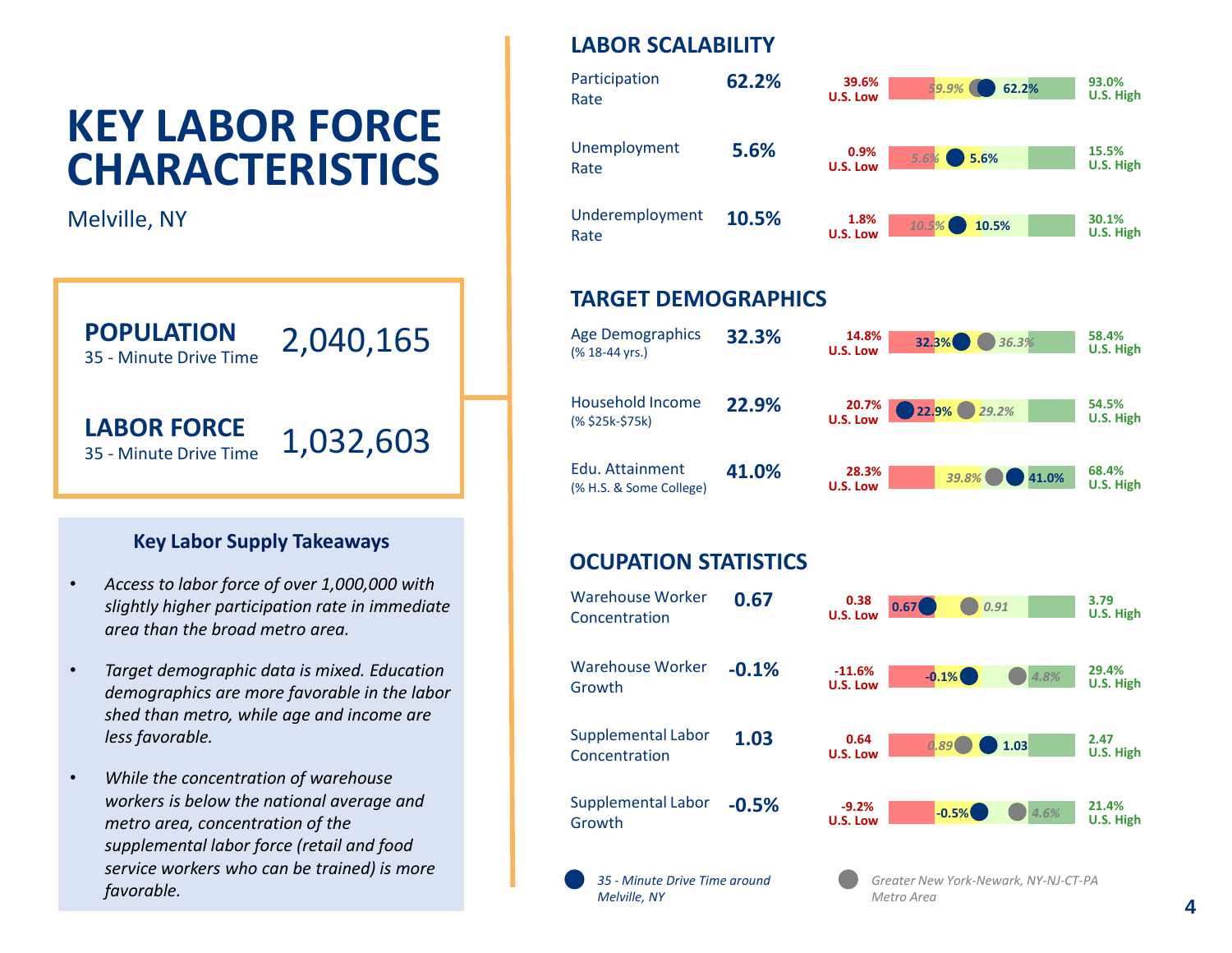### **KEY LABOR FORCE CHARACTERISTICS**

Melville, NY

#### **Key Demand, Costs, and Union Takeaways**

- *Labor demand shows more favorably in the labor shed than metro, for both job posting and warehousing industry growth metrics.*
- *There is union activity in this area as seen by the unionization rate and count of filings.*
- *Median wages for warehouse workers are less favorable in the labor shed than metro, and wage escalation is moderate. Forklift wages are elevated in this region.*
- *While cost of living tends to be higher in this region, it is lower in this labor shed than metro.*

#### **LABOR DEMAND**

*Melville, NY*



*Metro Area*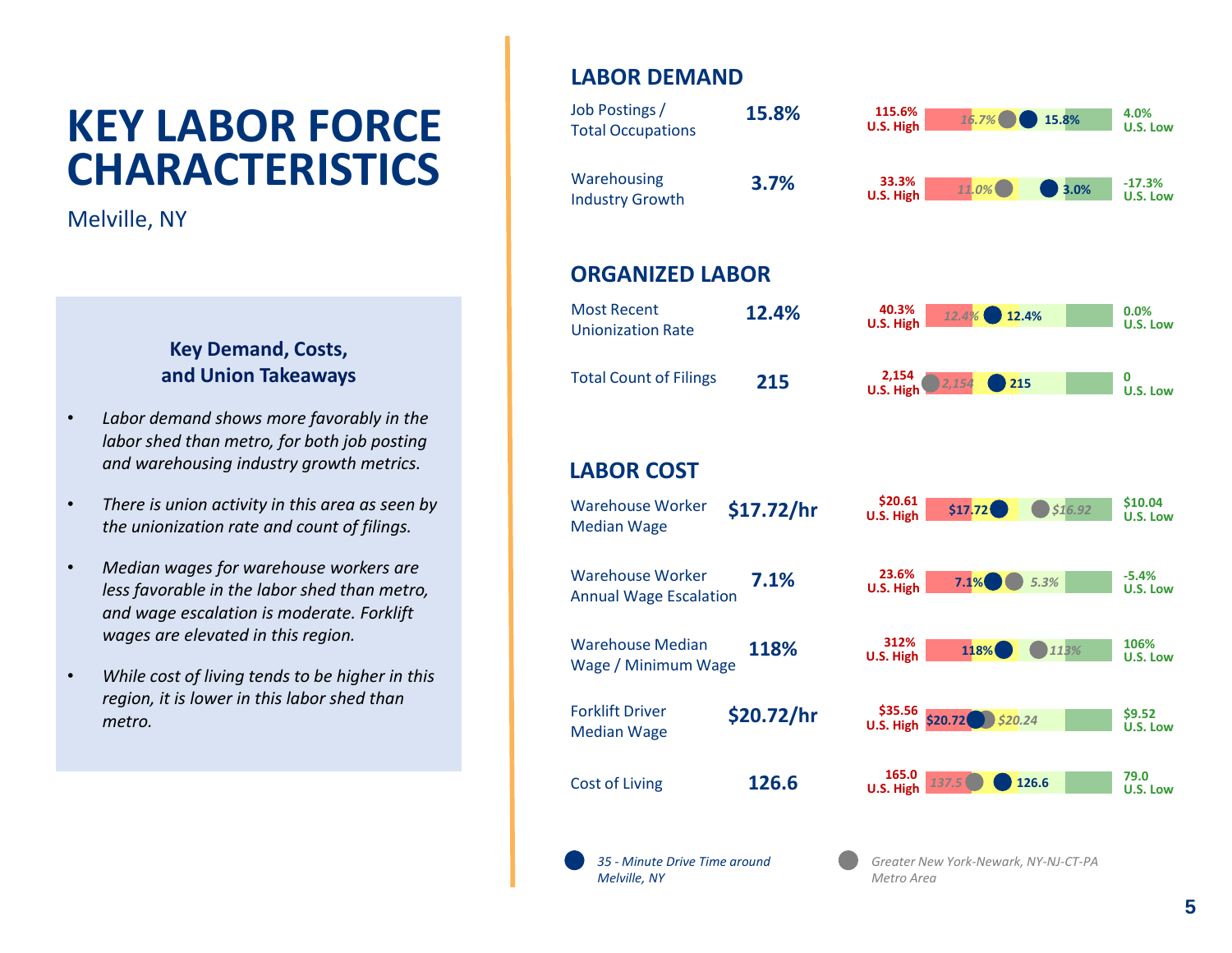

#### **LABOR SUPPLY**

**Potential to leverage ~327 warehouse workers who commute into the area.**

- $\checkmark$  There are over 1,000,000 workers in this labor force, and the participation rate is higher in the labor shed than metro.
- $\checkmark$  Target educational attainment is well aligned for distribution operations.



#### **LABOR DEMAND**

**Labor demand is lower in this labor shed than metro.**

✓ Based on both industry growth and job posting activity metrics, labor demand appears to be relatively lower in this labor shed.



#### **LABOR COSTS**

**Cost of living is lower in this labor shed than metro.**

 $\checkmark$  Employers can expect to pay warehouse workers wages of \$17.72 an hour on average.



#### **ORGANIZED LABOR**

**The count of filings is lower in the labor shed than the metro.**

✓ While this region does have a moderate unionization rate, the count of union filings is lower in this labor shed compared to the metro area.

# **LABOR FORCE VALUE PROPOSITION**

Melville, NY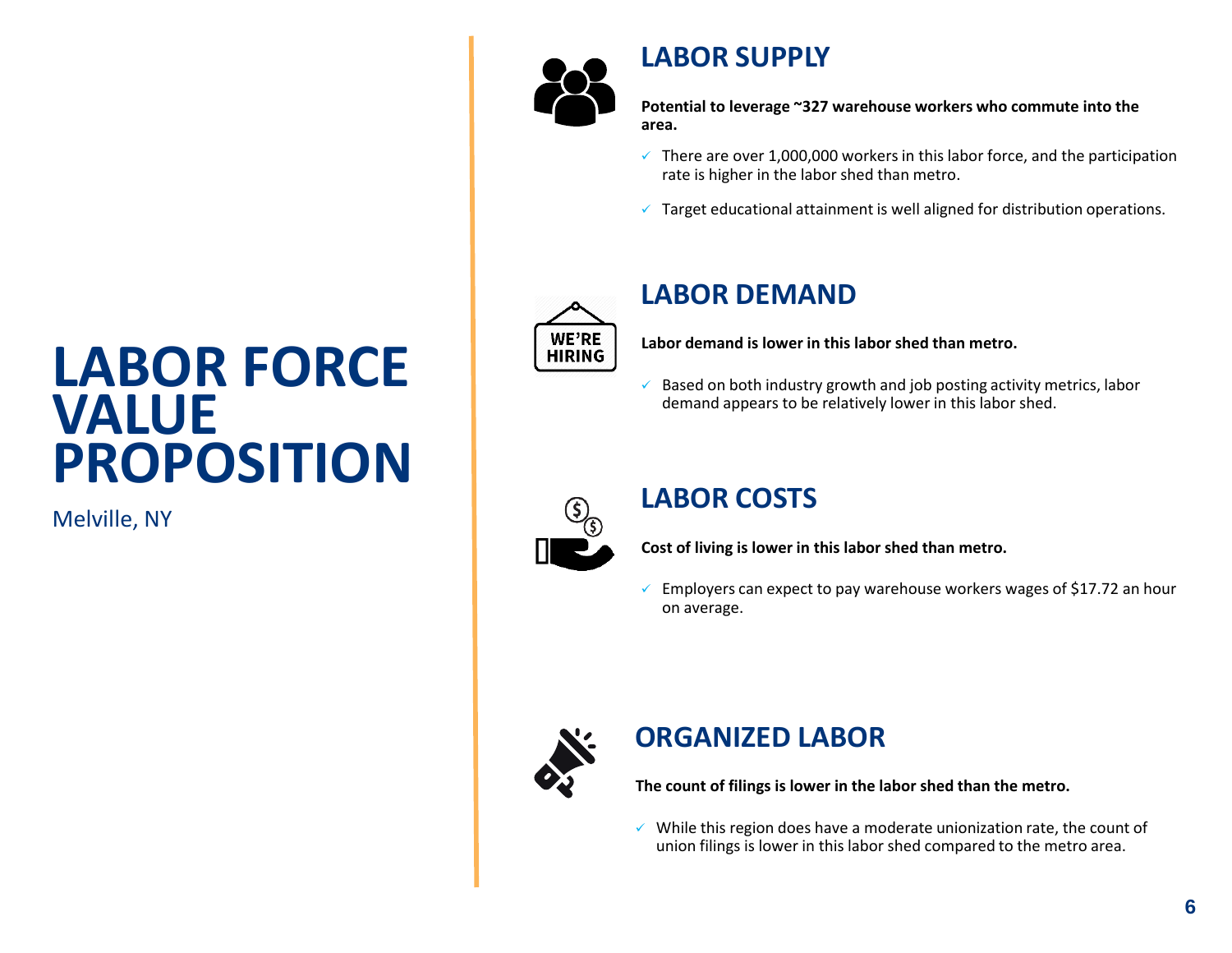## **EXECUTIVE SUMMARY OF LABOR FORCE CONDITIONS**

Melville, NY



**Demand is lower in this area, which could indicate lower competitive pressures for employers who locate in this area.**



**This region tends to have elevated costs and some union presence. However, the cost of living in this labor shed is lower than in the broader metro area.**

**None – no major red flags.**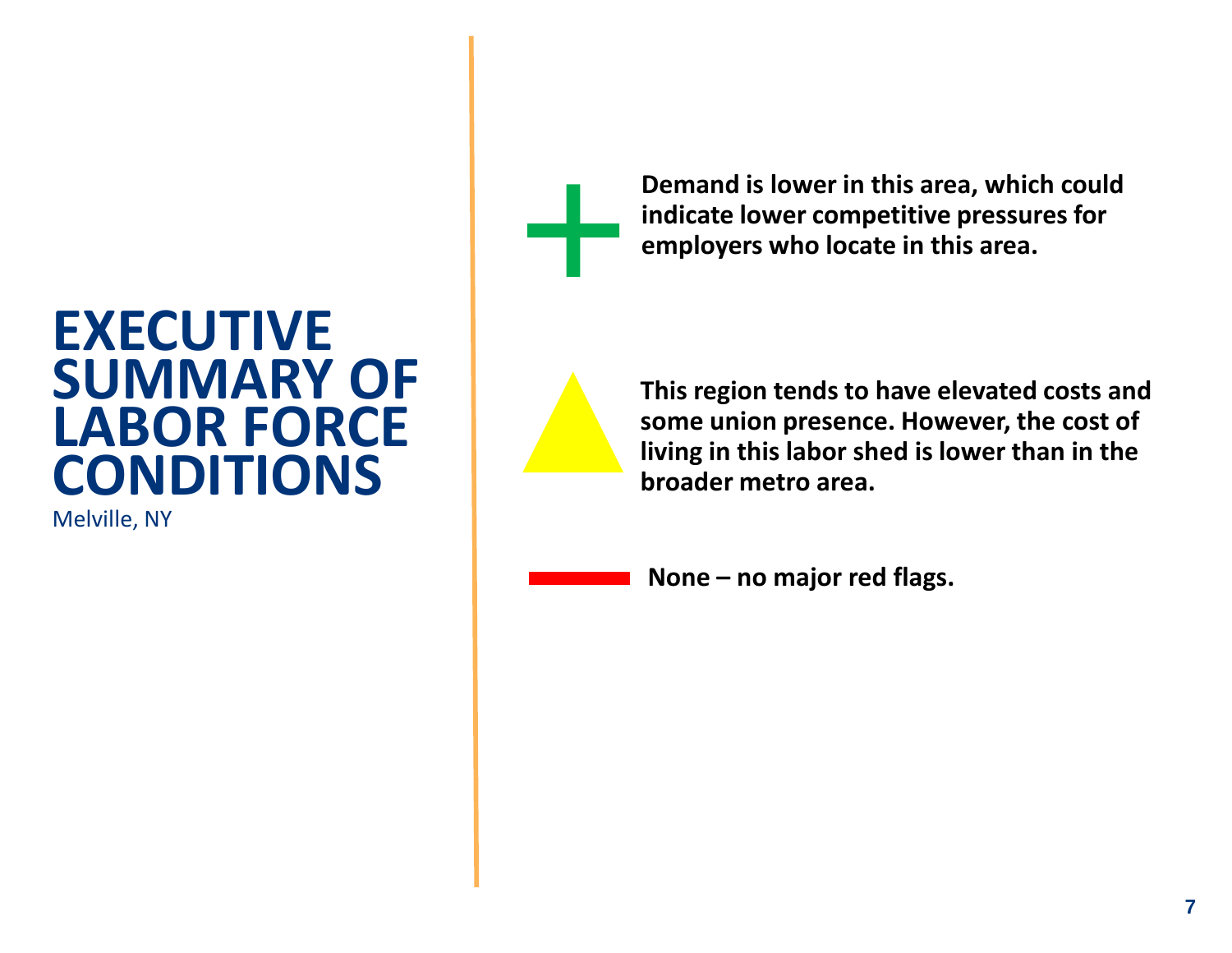### **GLOSSARY & DATA SOURCES**

| <b>LABOR SUPPLY</b>                                      | <b>DEFINITION</b>                                                                                                                                    | <b>SOURCE</b>                               | <b>OTHER FACTORS</b>                    | <b>USE</b>                                                                                        | <b>SOURCE</b>                                 |
|----------------------------------------------------------|------------------------------------------------------------------------------------------------------------------------------------------------------|---------------------------------------------|-----------------------------------------|---------------------------------------------------------------------------------------------------|-----------------------------------------------|
| <b>LABOR SCALABILITY</b>                                 |                                                                                                                                                      |                                             | <b>LABOR DEMAND</b>                     |                                                                                                   |                                               |
| <b>Participation Rate</b>                                | Number of workers in labor force divided<br>by population                                                                                            | Experian 2021                               | Job Postings /<br>Total<br>Occupations  | Annual online job postings for<br>Warehouse Worker cluster divided by<br>current cluster presence | <b>EMSI/CareerBuilder as</b><br>of April 2022 |
| Unemployment Rate                                        | Both "official" unemployment rate and<br>estimated rate for laborshed                                                                                | Experian 2021 & BLS<br>LAUS (February 2022) |                                         |                                                                                                   |                                               |
| Underemployment Rate                                     | Percentage of workers employed but<br>seeking better work opportunities                                                                              | Experian 2021 & BLS CPS                     | Warehousing Industry Growth             | Projected five-year employment growth<br>in warehousing and related                               | EMSI 1Q 2022                                  |
| <b>TARGET DEMOGRAPHICS</b>                               |                                                                                                                                                      |                                             | <b>ORGANIZED LABOR</b>                  |                                                                                                   |                                               |
| Age Demographics<br>$(% 18-44)$                          | % of population in target age categories<br>for warehouse work                                                                                       | Experian 2021                               | <b>Most Recent Unionization Rate</b>    | Overall private union membership rate                                                             | <b>BLS CPS via UnionStats</b>                 |
| Household Income<br>(% \$25k-\$75k)                      | % of population in target income<br>categories for warehouse work                                                                                    | Experian 2021                               | <b>Total Count of Filings</b>           | Total number of organization attempts<br>since January 1, 2014                                    | <b>National Labor Relations</b><br>Board      |
| <b>Educational Attainment</b><br>(% H.S. & Some College) | % of population in target educational<br>levels for warehouse work                                                                                   | Experian 2021                               | <b>LABOR COSTS</b>                      |                                                                                                   |                                               |
| <b>OCCUPATION STATISTICS</b>                             |                                                                                                                                                      |                                             | Warehouse Worker Wage                   | Median wage for Warehouse Worker<br>cluster                                                       | ERI & EMSI 10 2022                            |
| Warehouse Worker Occupation<br>Concentration             | Concentration of key direct warehouse<br>labor where 1.00 equals the national<br>average. Includes picker-packers, forklift,<br>etc.                 | EMSI 1Q 2022                                | Warehouse Worker Wage<br>Growth         | Growth in wages for Warehouse Worker<br>cluster                                                   | EMSI 1Q 2022                                  |
| Warehouse Worker<br><b>Occupational Growth</b>           | Projected five-year percentage growth<br>for that occupational cluster                                                                               | EMSI 1Q 2022                                | Warehouse Worker Wage /<br>Minimum Wage | Dividing above by minimum wage to<br>understand competitive positioning                           | ERI, EMSI, and multiple<br>sources            |
| <b>Supplemental Occupation</b><br>Concentration          | Concentration of other occupations<br>applicable to warehouse work where<br>1.00 equals the national average.<br>Includes retail, food service, etc. | EMSI 1Q 2022                                | Forklift Driver Wage                    | Median wage specifically for forklift<br>drivers                                                  | ERI & EMSI 1Q 2022                            |
| Supplemental Occupation<br>Growth                        | Projected five-year percentage growth<br>for that occupational cluster                                                                               | EMSI 1Q 2022                                | Cost of Living                          | Cost of living in region                                                                          | <b>ERI (April 2022)</b><br>EMSI 1Q 2022       |